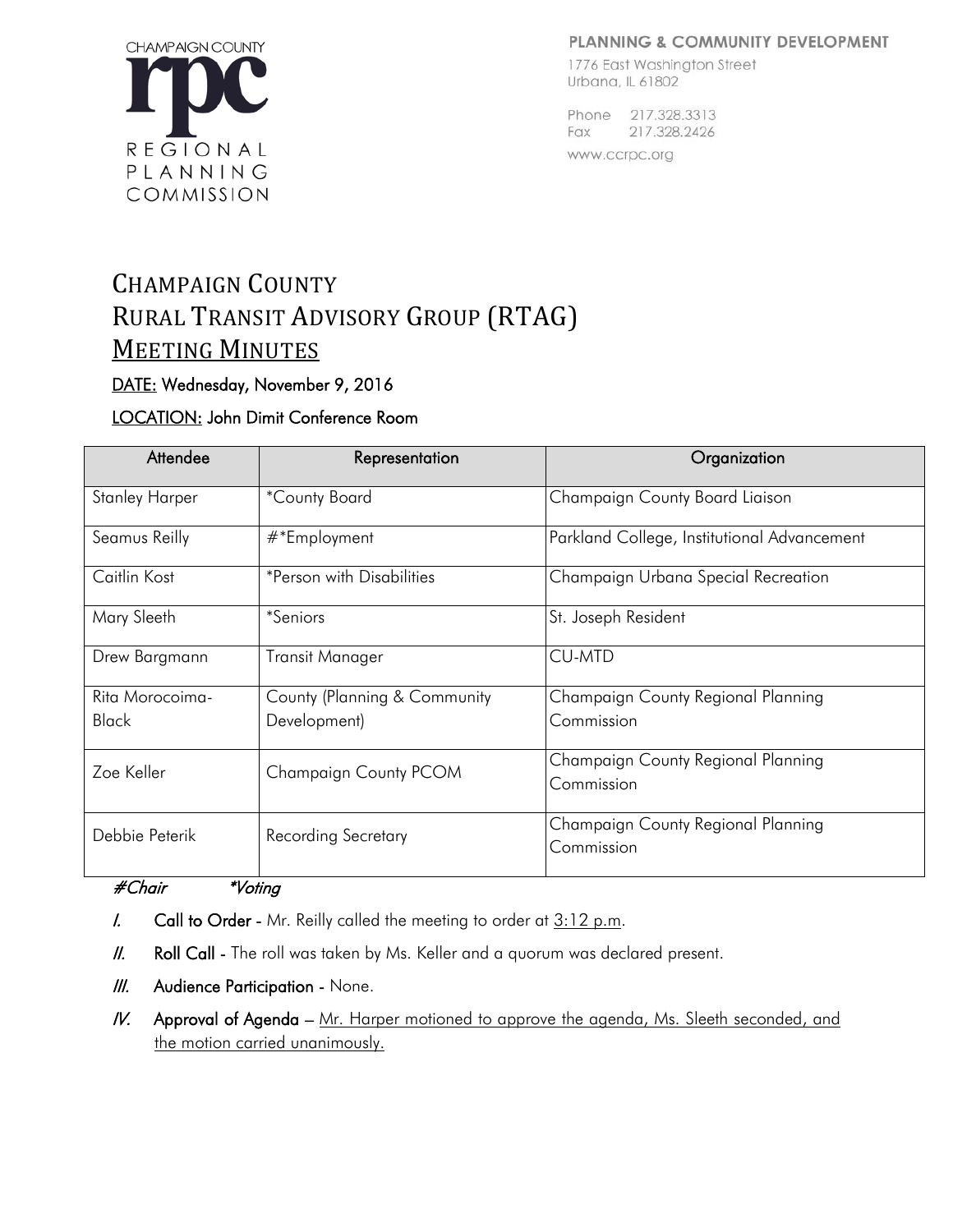# V. Approval of Minutes -

A. Meeting of August 10, 2016 – Ms. Sleeth motioned to approve the RTAG Minutes from the August 10, 2016 meeting, Ms. Kost seconded, and the motion carried unanimously.

## VI. New Business -

# A. C-CARTS FY17 1st Quarter (July-September) Service & Fiscal Reports -

Ms. Keller made the following comments regarding the service reports:

- $\triangleright$  Trip denials have increased due to the loss of bus operators during the month of August.
- $\triangleright$  In addition to the loss of the bus operators, industrial facilities in Village of Rantoul were starting other shifts causing a hiring boom.
- $\triangleright$  Mr. Reilly asked for the percent of capacity, i.e. the same number of hours and almost the same number of miles. Ms. Morocoima-Black commented that the service is adding riders without adding miles.
- $\triangleright$  Ms. Keller noted that C-CARTS is currently running six peak vehicles instead of the eight vehicles.
- $\triangleright$  There were 114 new riders in the first quarter.
- Ms. Keller commented that the fixed route in the Village of Rantoul does not account for the individual ridership due to the fact that people that are being picked up in front of their house which does not require registering with C-CARTS. Unless the riders are using the demand response, the riders will not necessarily be counted. Mr. Reilly inquired if tokens could be sold in order to count the riders. Mr. Bargmann commented that the service will still get a bulk count of passengers by using click counters, but the bulk counting will not be able to separate out trip type, where the rider is headed, the addresses or details, etc. Ms. Morocoima-Black commented that the token system will not be started until after a period of time, once it has been determined how the new system is working.
- ▶ Ms. Keller commented that C-CARTS will continue to keep track of new riders and also trip types for the demand response service. It was discussed that surveys should be done once more ridership is achieved within the Village of Rantoul to determine what trip purposes and frequency riders are using C-CARTS.
- $\triangleright$  Project income numbers per quarter are similar.
- $\triangleright$  There is currently no service contract revenue. The only contract for the current quarter was the Nursing Home. The new contract with the Village of Rantoul will be on the next quarter's report.
- $\triangleright$  The most frequent denial reason was that time requested was not available. Other denial reasons included same day or next day request, weekend trips and requests that were outside the service area.
- Overall revenues are down slightly from last quarter. Ms. Keller commented that revenues don't always align with number of rides provided; it depends on the breakdown of the actual ridership and the fares that are received. Nineteen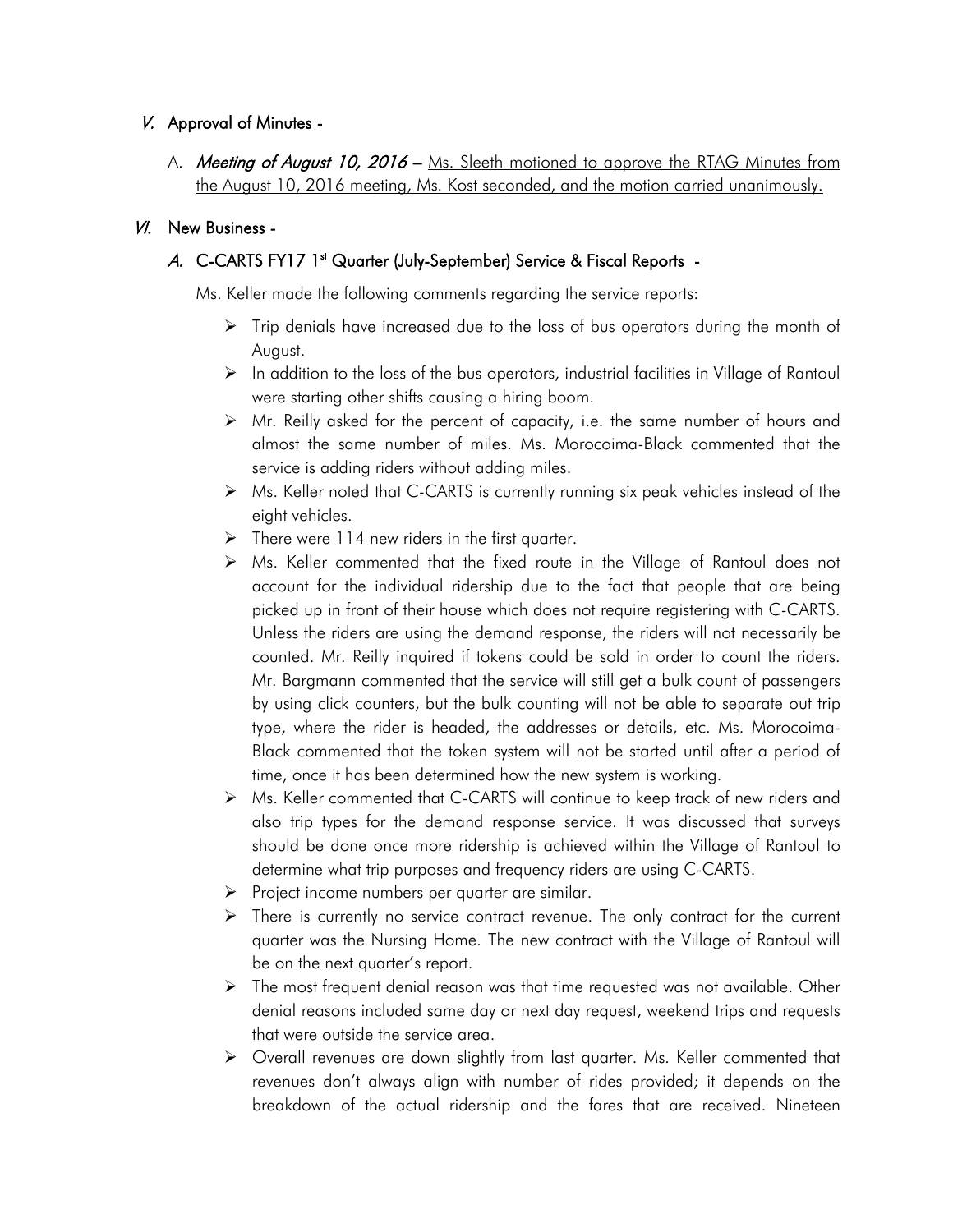percent of the total grant funding for the year has been expended which is on track with what was expended last year.

# B. State Funding Delays  $-$

- Ms. Keller commented that the state funds come out of the Illinois Downstate Public Transportation Fund. The numbers Ms. Keller provided were from mid-October when the balance was \$47,000.
- The state of Illinois' current backlog payments as of October totaled \$140 million which includes \$17 million that is owed to CU-MTD.
- $\triangleright$  Ms. Keller explained the current issue with the balance. The comptroller's office hasn't been depositing funds into the Illinois Downstate Public Transportation Fund account since February. The funds are meant to be transferred every month into the account. Instead, the comptroller's office is making court ordered payments first. If there are any funds left over, the funds are transferred into this account for payments to be made to downstate transit agencies.
- Mr. Harper inquired how the state is holding federal money. Mr. Bargmann indicated that the funds pass through the state government.
- $\triangleright$  Ms. Keller indicated that RTAG has just received their federal grant which will be presented to the Champaign County board for approval November 17<sup>th</sup>. Once that is accomplished, RTAG will send IDOT a request for federal payment. IDOT does not anticipate any delays in the process.
- Ms. Morocoima-Black commented that CU-MTD guaranteed that they will provide funding for C-CARTS until June 30, 2017. Ms. Morocoima-Black also commented that C-CARTS is in a good position by working with CU-MTD. There are several transit agencies in downstate Illinois that are closing their agencies, including Bloomington.

# C. Operator Shortage –

- $\triangleright$  Mr. Bargmann commented that CU-MTD is in the process of getting new operators on board.
- The current starting wage for C-CARTS is \$11.00 per hour. CU-MTD is having an issue with retaining individuals. People are hired and trained, which has some expense, and then they leave because they have received a better employment opportunity.

# D. Exploration of Operator Wage Increases  $-$

- $\triangleright$  It was suggested that the starting wage be reviewed to determine if a higher wage would attract new hires and retain them. However, with the state budget situation still uncertain, it was decided that it would not be a good idea to increase expenses while still waiting for funds.
- Mr. Reilly asked for a description of the current employment requirements. Mr. Bargmann commented that a bus operator must have a relatively clean driving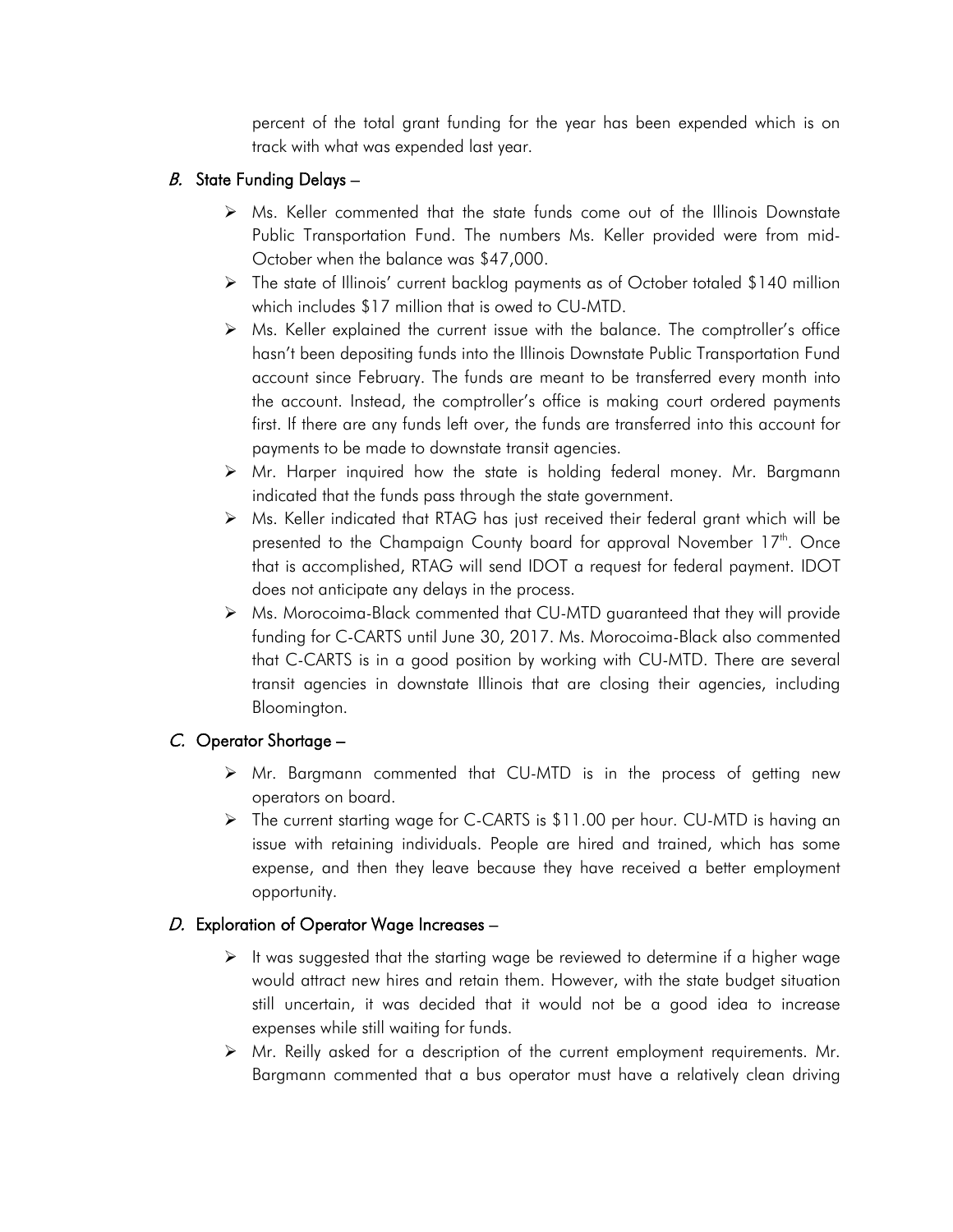history and hold a Class D license. In addition, the bus operator goes through a two week training program.

# E. RTAG Annual Report for the County Board -

Ms. Keller discussed the following points regarding the annual report that will be presented to the Champaign County Board at the December meeting:

- $\triangleright$  There were 418 new riders this year. Fourth quarter was higher due to a hiring event in Rantoul.
- $\triangleright$  There were 887 trip denials in total.
- Since the new Village of Rantoul fixed route service did not begin until November 7, information on the service will be included in the new fiscal year annual report.
- $\triangleright$  Average trips for the fiscal year were 83 which decreased slightly from 86 average trips last fiscal year.
- $\triangleright$  Employment type trips make up 50 percent which is up from 47 percent last fiscal year. Medical type trips are 21 percent, down from the previous fiscal year. 10 percent of the riders are using the lift and 27 percent are senior riders. There has been a 22 percent increase in registered riders this year.
- $\triangleright$  Surveys were attempted, but there were only 15 responses. Ms. Keller shared the following results of the surveys: six people would like to see Saturday service, four requested extended hours and one mentioned the registration policy. Approximately 50 percent of those surveyed use the service two to three days a week, one-third four to five days a week and about 20 percent used the service once a month. Overall satisfaction: over 50 percent are very satisfied and there was no one not satisfied.
- $\triangleright$  Mr. Reilly suggested completing the surveys in a different way such as email or texting. Ms. Sleeth commented that the elderly riders would not be able to do the texting. Mr. Reilly suggested another option might be via phone calls at the time they register for a ride.
- $\triangleright$  C-CARTS currently has15 vehicles in their inventory; two of the vehicles are minivans and 13 of the vehicles are the 14 passenger buses. The average life of the vehicles is two and one half years, which is a very young fleet. The average use for the year of the peak vehicles is 8.
- $\triangleright$  Service barriers and areas for improvement listed are the same as last year. C-CARTS is still operating at capacity. Some of the barriers include the shortage of operators, the lack of an Intelligent Transportation System (ITS), which there is no funding in the near future, and the 48 hour call-head policy.
- $\triangleright$  Mr. Reilly asked if brochures are out in the community. Ms. Morocoima-Black indicated that at this time C-CARTS is not marketing because they are at capacity.
- $\triangleright$  Pursuit of new contracts will occur once the new Rantoul Service has been operating for a while.